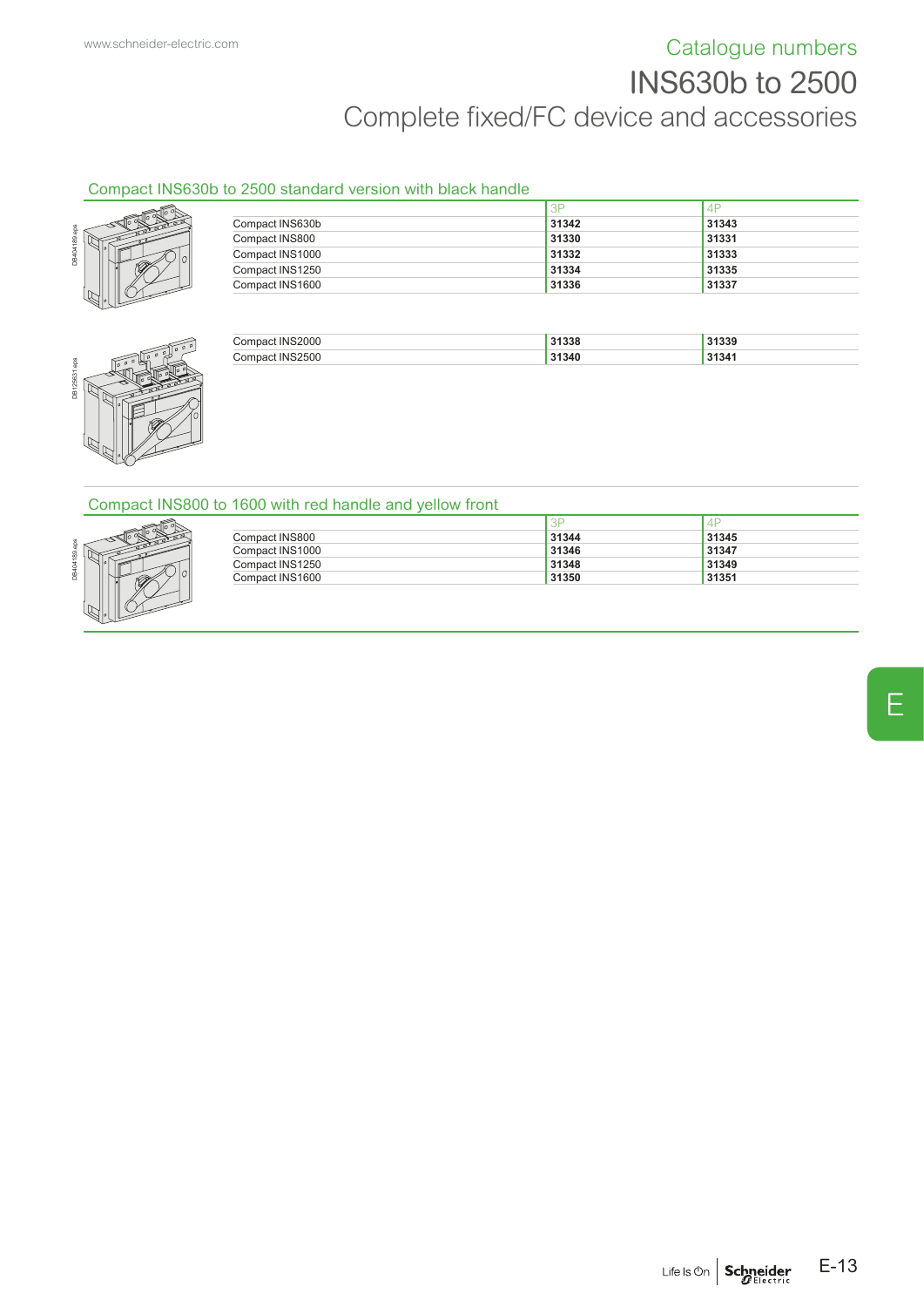# Catalogue numbers [www.schneider-electric.com](http://www.schneider-electric.com) INV630b to 2500 Complete fixed/FC device and specific accessories

# Compact INV630b to 2500 standard version with black handle



|                 | 3F    | -4P   |  |
|-----------------|-------|-------|--|
| Compact INV630b | 31370 | 31371 |  |
| Compact INV800  | 31358 | 31359 |  |
| Compact INV1000 | 31360 | 31361 |  |
| Compact INV1250 | 31362 | 31363 |  |
| Compact INV1600 | 31364 | 31365 |  |



| 31368<br>INI | 2000 | 31366 | 31367 |
|--------------|------|-------|-------|
|              | 2500 |       | 31369 |

## Compact INV800 to 1600 with red handle and yellow front



| Compact INV800  | 31372 | 31373 |
|-----------------|-------|-------|
| Compact INV1000 | 31374 | 31375 |
| Compact INV1250 | 31376 | 31377 |
| Compact INV1600 | 31378 | 31379 |

## Combination with Compact NS devices (for "tarif vert")

|                 | INV630b/1000/1250 combination with NS800/1000/1250 | 31385          | 31386 |
|-----------------|----------------------------------------------------|----------------|-------|
| Terminal shield |                                                    | 24242<br>31313 | 31314 |



E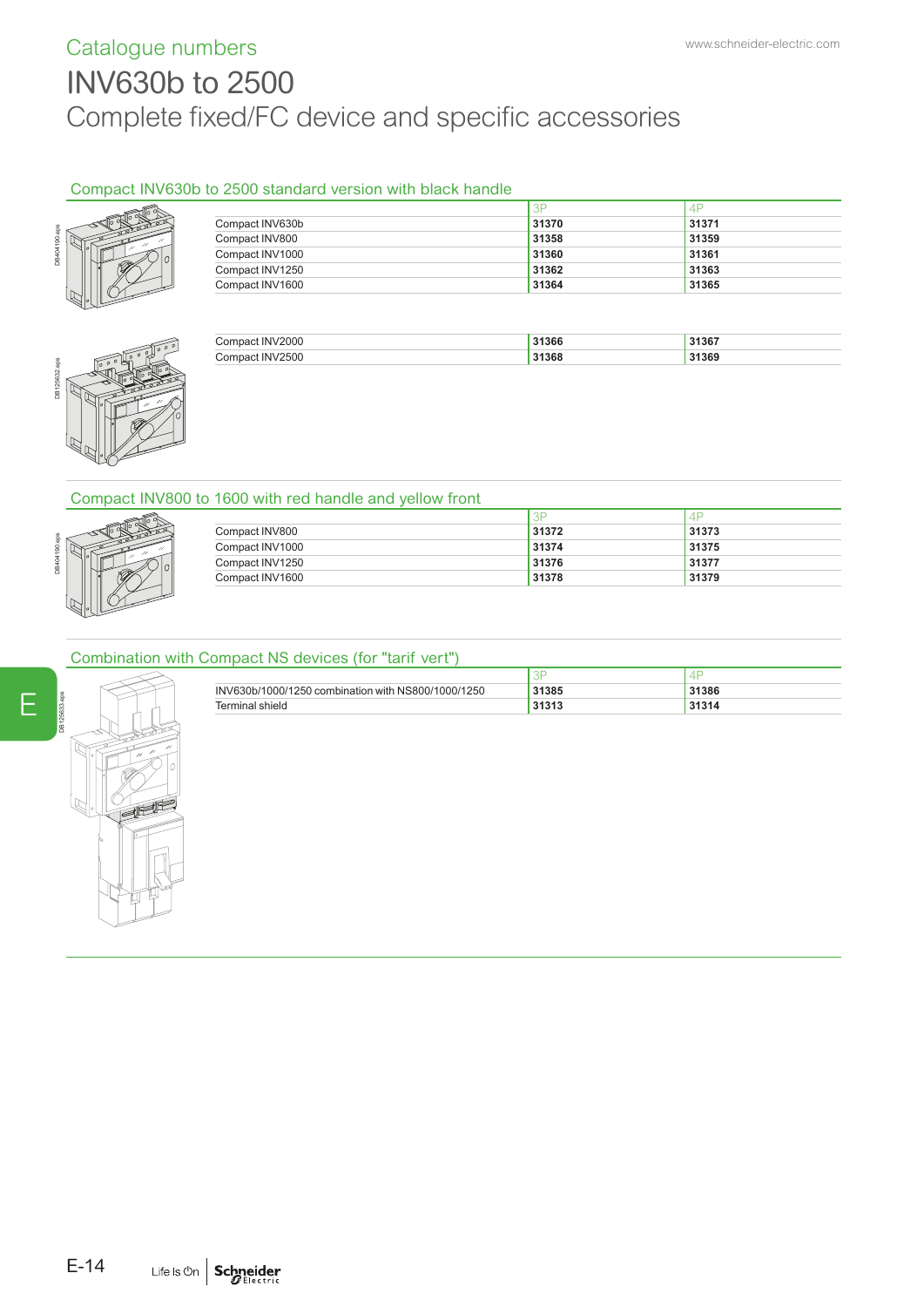|              | <b>Connection accessories</b>                                                          |                                                                          |    |          |          |  |  |
|--------------|----------------------------------------------------------------------------------------|--------------------------------------------------------------------------|----|----------|----------|--|--|
|              | Vertical connection adapters                                                           |                                                                          |    |          |          |  |  |
|              |                                                                                        | INS/INV630b-1600                                                         | 3P | Set of 3 | 31301    |  |  |
|              |                                                                                        |                                                                          | 4P | Set of 4 | 31302    |  |  |
| DB404192.eps |                                                                                        |                                                                          |    |          |          |  |  |
|              |                                                                                        |                                                                          |    |          |          |  |  |
|              | Cable lug adapters                                                                     |                                                                          |    |          |          |  |  |
|              |                                                                                        | INS/INV630b-1600                                                         | 3P | Set of 3 | 33644    |  |  |
| DB404193.eps |                                                                                        |                                                                          | 4P | Set of 4 | 33645    |  |  |
|              |                                                                                        |                                                                          |    |          |          |  |  |
|              |                                                                                        |                                                                          |    |          |          |  |  |
|              |                                                                                        | Busbar connection (not compatible with terminal shield)                  |    |          |          |  |  |
|              |                                                                                        | INS/INV630b-1600                                                         | 3P | Set of 3 | 31305    |  |  |
| DB404194.eps |                                                                                        |                                                                          | 4P | Set of 4 | 31306    |  |  |
|              |                                                                                        |                                                                          |    |          |          |  |  |
|              |                                                                                        | 1 right angle connector for busbar (edgewise) to INS2000/2500            |    |          | 31310    |  |  |
|              |                                                                                        |                                                                          |    |          |          |  |  |
| DB419299.eps |                                                                                        |                                                                          |    |          |          |  |  |
|              |                                                                                        |                                                                          |    |          |          |  |  |
|              | Insulation accessories                                                                 |                                                                          |    |          |          |  |  |
|              |                                                                                        |                                                                          |    |          |          |  |  |
|              | Base for terminal shield (not compatible with interphase barriers)<br>INS/INV630b-1600 |                                                                          | 3P |          | 31307    |  |  |
|              |                                                                                        |                                                                          | 4P |          | 31308    |  |  |
| DB404195.ep  |                                                                                        |                                                                          |    |          |          |  |  |
|              |                                                                                        |                                                                          |    |          |          |  |  |
|              |                                                                                        |                                                                          |    |          |          |  |  |
|              | <b>Terminal shield</b>                                                                 | INS/INV630b-1600                                                         | 3P |          | LV433638 |  |  |
|              |                                                                                        |                                                                          | 4P |          | LV433639 |  |  |
|              |                                                                                        |                                                                          |    |          |          |  |  |
| DB404196.eps |                                                                                        |                                                                          |    |          |          |  |  |
|              |                                                                                        |                                                                          |    |          |          |  |  |
|              |                                                                                        |                                                                          |    |          |          |  |  |
|              |                                                                                        |                                                                          |    |          |          |  |  |
|              |                                                                                        | Interphase barriers (not compatible with terminal shield and base)       |    |          |          |  |  |
|              |                                                                                        | INS/INV630b-1600                                                         | 4P | Set of 6 | 31315    |  |  |
|              |                                                                                        | INS/INV2000/2500                                                         | 4P | Set of 6 | 31319    |  |  |
|              |                                                                                        |                                                                          |    |          |          |  |  |
| DB404197.eps |                                                                                        |                                                                          |    |          |          |  |  |
|              |                                                                                        |                                                                          |    |          |          |  |  |
|              |                                                                                        |                                                                          |    |          |          |  |  |
|              |                                                                                        |                                                                          |    |          |          |  |  |
|              |                                                                                        |                                                                          |    |          |          |  |  |
|              | <b>Electrical auxiliaries</b>                                                          |                                                                          |    |          |          |  |  |
|              | Auxiliary contacts (changeover type) INS/INV630b-2500                                  |                                                                          |    |          |          |  |  |
|              |                                                                                        | 1 OF/CAF/CAO standard (early make or break)                              |    | 29450    |          |  |  |
|              |                                                                                        | 1 OF/CAF/CAO low level (early make or break)                             |    |          | 29452    |  |  |
| DB117563.eps |                                                                                        |                                                                          |    |          |          |  |  |
|              |                                                                                        |                                                                          |    |          |          |  |  |
|              | <b>Extended front control</b>                                                          |                                                                          |    |          |          |  |  |
|              |                                                                                        | INS/INV630b-2500<br>For standard rotary handle (handle not included)     |    |          | 31288    |  |  |
|              |                                                                                        | For red handle on yellow front (handle not included)<br>INS/INV630b-1600 |    | $[1]$    | 31289    |  |  |
| DB404198.eps |                                                                                        |                                                                          |    |          |          |  |  |
|              |                                                                                        |                                                                          |    |          |          |  |  |

**[1]** For red/yellow switch versions only.